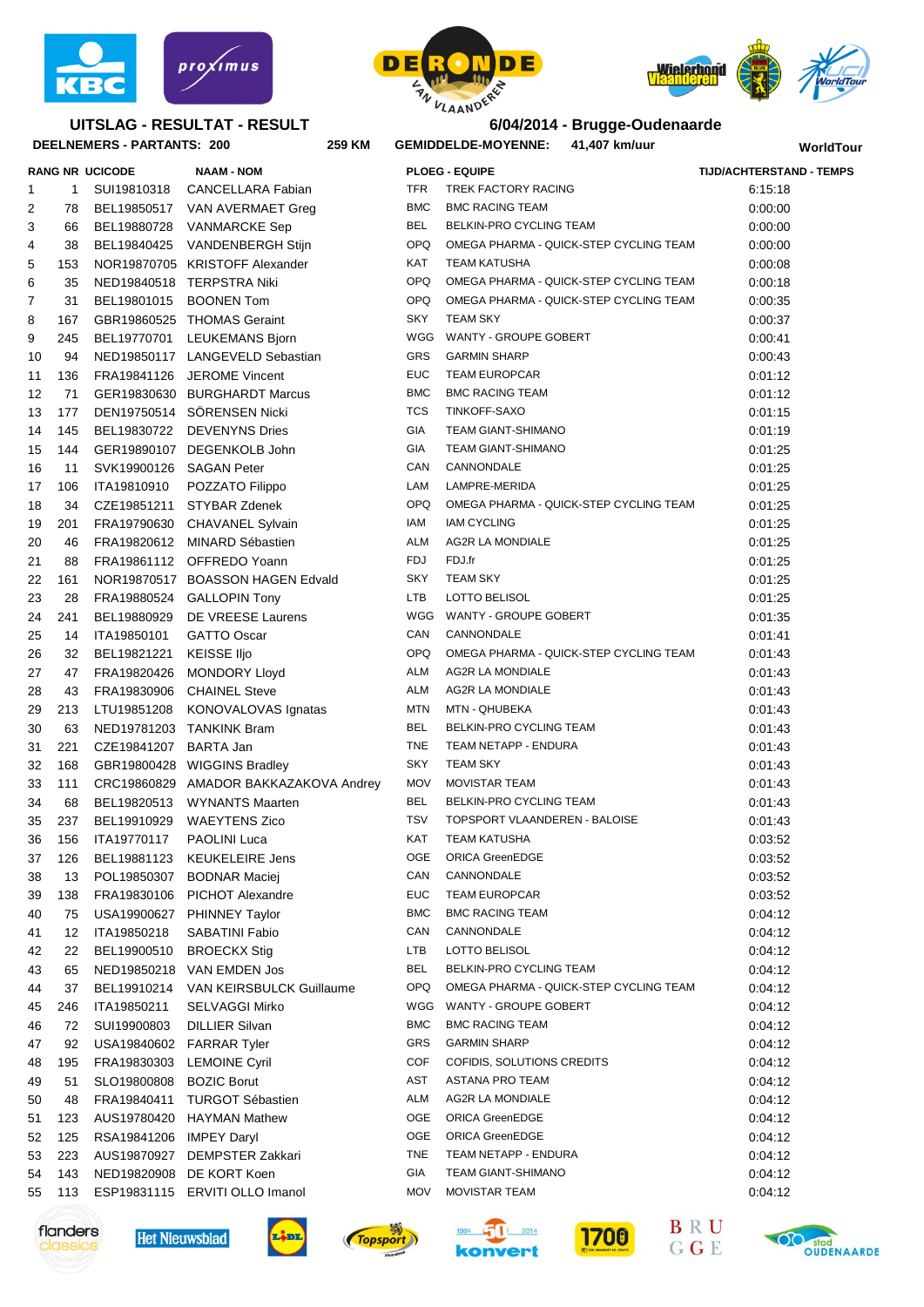

## **UITSLAG - RESULTAT - RESULT**





**RANG NR UCICODE NAAM - NOM PLOEG - EQUIPE TIJD/ACHTERSTAND - TEMPS**

### **6/04/2014 - Brugge-Oudenaarde**

**WorldTour**

| DEELNEMERS - PARTANTS: 200<br>259 KM |         |                         |                                         |                          | GEMIDDELDE-MOYENNE: 41,407 km/uur          |                       |  |
|--------------------------------------|---------|-------------------------|-----------------------------------------|--------------------------|--------------------------------------------|-----------------------|--|
|                                      |         | <b>RANG NR UCICODE</b>  | <b>NAAM - NOM</b>                       |                          | <b>PLOEG - EQUIPE</b>                      | <b>TIJD/ACHTERSTA</b> |  |
| 56                                   | 76      | ITA19791030             | QUINZIATO Manuel                        | BMC                      | <b>BMC RACING TEAM</b>                     | 0:04:12               |  |
| 57                                   | 17      | ITA19801210             | LONGO BORGHINI Paolo                    | CAN                      | CANNONDALE                                 | 0:04:12               |  |
| 58                                   | 36      | ITA19890802             | <b>TRENTIN Matteo</b>                   |                          | OPQ OMEGA PHARMA - QUICK-STEP CYCLING TEAM | 0:04:12               |  |
| 59                                   | 53      | UKR19830807             | <b>GRIVKO Andriv</b>                    | AST                      | ASTANA PRO TEAM                            | 0.07:41               |  |
| 60                                   | 162     | AUT19810217             | <b>EISEL Bernhard</b>                   | SKY                      | <b>TEAM SKY</b>                            | 0:07:41               |  |
| 61                                   | 8       | BEL19920417             | STUYVEN Jasper                          | <b>TFR</b>               | TREK FACTORY RACING                        | 0:07:41               |  |
| 62                                   | 166     | GBR19900310 ROWE Luke   |                                         | <b>SKY</b>               | <b>TEAM SKY</b>                            | 0:07:41               |  |
| 63                                   | 81      | FRA19820625             | <b>BONNET William</b>                   | <b>FDJ</b>               | FDJ.fr                                     | 0:07:41               |  |
| 64                                   | 146     |                         | RSA19890203 JANSE VAN RENSBURG Reinardt | <b>GIA</b>               | TEAM GIANT-SHIMANO                         | 0:07:41               |  |
| 65                                   | 164     | ITA19890831             | PUCCIO Salvatore                        | <b>SKY</b>               | <b>TEAM SKY</b>                            | 0:07:41               |  |
| 66                                   | 26      |                         | DEN19800116 BAK Lars Ytting             | LTB                      | LOTTO BELISOL                              | 0:08:17               |  |
| 67                                   | 62      |                         | NED19851226 LEEZER Thomas               | <b>BEL</b>               | BELKIN-PRO CYCLING TEAM                    | 0:08:17               |  |
| 68                                   | 235     | BEL19820709             | VAN HECKE Preben                        | <b>TSV</b>               | TOPSPORT VLAANDEREN - BALOISE              | 0:08:17               |  |
| 69                                   | 86      |                         | FRA19841212 LADAGNOUS Matthieu          | FDJ                      | FDJ.fr                                     | 0:08:17               |  |
| 70                                   | 77      | SUI19860929             | <b>SCHÄR Michael</b>                    | <b>BMC</b>               | <b>BMC RACING TEAM</b>                     | 0:08:17               |  |
| 71                                   | 234     |                         | BEL19900419 VAN ASBROECK Tom            | <b>TSV</b>               | TOPSPORT VLAANDEREN - BALOISE              | 0:08:17               |  |
| 72                                   | 236     | BEL19900601             | <b>VANBILSEN Kenneth</b>                | <b>TSV</b>               | TOPSPORT VLAANDEREN - BALOISE              | 0:08:17               |  |
| 73                                   | 193     | ESP19860331             | <b>GARCIA ECHEGUIBEL Egoitz</b>         | COF                      | COFIDIS, SOLUTIONS CREDITS                 | 0:08:17               |  |
| 74                                   | 16      | SLO19861125             | <b>KOREN Kristijan</b>                  | CAN                      | CANNONDALE                                 | 0:08:17               |  |
| 75                                   | 137     | FRA19880504             | <b>MARTINEZ Yannick</b>                 | <b>EUC</b>               | <b>TEAM EUROPCAR</b>                       | 0:08:17               |  |
| 76                                   | 207     | FRA19800102             | PINEAU Jérôme                           | IAM                      | <b>IAM CYCLING</b>                         | 0:08:17               |  |
| 77                                   | 151     |                         | RUS19820704 GUSEV Vladimir              | KAT                      | TEAM KATUSHA                               | 0:08:17               |  |
| 78                                   | 228     |                         | GBR19900212 THWAITES Scott              | <b>TNE</b>               | TEAM NETAPP - ENDURA                       | 0:09:49               |  |
| 79                                   | 3       |                         | ESP19800205 IRIZAR ARANBURU Markel      | <b>TFR</b>               | TREK FACTORY RACING                        | 0:09:49               |  |
| 80                                   | 64      |                         | NED19771105 TJALLINGII Maarten          | <b>BEL</b>               | BELKIN-PRO CYCLING TEAM                    | 0:09:49               |  |
| 81                                   | 91      | NZL19850407             | <b>BAUER Jack</b>                       | GRS                      | <b>GARMIN SHARP</b>                        | 0:09:49               |  |
| 82                                   | 158     |                         | RUS19890705 TSATEVITCH Alexey           | KAT                      | TEAM KATUSHA                               | 0:09:49               |  |
| 83                                   | 18      | ITA19840716             | MARANGONI Alan                          | CAN                      | CANNONDALE                                 | 0:09:49               |  |
| 84                                   | 174     |                         | DEN19890706 JUUL JENSEN Christopher     | <b>TCS</b>               | TINKOFF-SAXO                               | 0:09:49               |  |
| 85                                   | 142     |                         | NED19791227 CURVERS Roy                 | <b>GIA</b>               | TEAM GIANT-SHIMANO                         | 0:09:49               |  |
| 86                                   | 2       | BEL19790829             | DEVOLDER Stijn                          | <b>TFR</b>               | TREK FACTORY RACING                        | 0:09:49               |  |
| 87                                   | 181     | ITA19840612             | <b>BANDIERA Marco</b>                   | AND                      | ANDRONI GIOCATTOLI - VENEZUELA             | 0:09:49               |  |
| 88                                   | 147     |                         | NED19890209 SINKELDAM Ramon             | <b>GIA</b>               | <b>TEAM GIANT-SHIMANO</b>                  | 0:09:49               |  |
| 89                                   | 97      |                         | NED19920521 VAN BAARLE Dylan            | GRS                      | <b>GARMIN SHARP</b>                        | 0:09:49               |  |
| 90                                   | 73      |                         | NOR19780118 HUSHOVD Thor                | <b>BMC</b>               | <b>BMC RACING TEAM</b>                     | 0:09:49               |  |
| 91                                   | 102     | ITA19890813             | CIMOLAI Davide                          | LAM                      | LAMPRE-MERIDA                              | 0.09.49               |  |
| 92                                   | 194     | EST19870709             | <b>JOEAAR Gert</b>                      | COF                      | COFIDIS, SOLUTIONS CREDITS                 | 0:09:49               |  |
| 93                                   | 61      | NED19851230             | <b>BOOM Lars</b>                        | <b>BEL</b>               | BELKIN-PRO CYCLING TEAM                    | 0:09:49               |  |
| 94                                   | 131     | FRA19890605             | <b>COUSIN Jerome</b>                    | <b>EUC</b>               | <b>TEAM EUROPCAR</b>                       | 0:09:49               |  |
| 95                                   | 163     |                         | GER19810305 KNEES Christian             | <b>SKY</b>               | <b>TEAM SKY</b><br><b>IAM CYCLING</b>      | 0:09:49               |  |
| 96                                   | 206     | GER19860205 KLUGE Roger |                                         | IAM                      |                                            | 0:12:25               |  |
| 97                                   | 121     | AUS19861002             | <b>DOCKER Mitchell</b>                  | <b>OGE</b>               | <b>ORICA GreenEDGE</b>                     | 0:12:38               |  |
| 98                                   | 124     |                         | AUS19910817 HEPBURN Michael             | OGE                      | <b>ORICA GreenEDGE</b>                     | 0:12:38               |  |
| 99                                   | 217     |                         | RSA19860412 THOMSON Jay Robert          | <b>MTN</b>               | MTN - QHUBEKA                              | 0:12:38               |  |
|                                      | 100 154 | BLR19791027             | KUCHYNSKI Aliaksandr                    | KAT                      | <b>TEAM KATUSHA</b>                        | 0:12:38               |  |
|                                      | 101 247 | BEL19780826             | VANLANDSCHOOT James                     | WGG                      | WANTY - GROUPE GOBERT                      | 0:12:38               |  |
|                                      | 102 176 | NED19760129             | <b>KROON Karsten</b>                    | TCS                      | TINKOFF-SAXO                               | 0:12:38               |  |
|                                      |         | Abbandons / Opgaves :   |                                         |                          |                                            |                       |  |
|                                      | 4       | UKR19800104             | POPOVYCH Yaroslav                       | <b>TFR</b><br><b>TFR</b> | TREK FACTORY RACING                        |                       |  |
|                                      | 5       | SUI19800117             | RAST Grégory                            |                          | TREK FACTORY RACING                        |                       |  |
|                                      | 6       | NZL19810110             | ROULSTON Hayden                         | <b>TFR</b>               | TREK FACTORY RACING                        |                       |  |
|                                      | 7       | NZL19880708             | <b>SERGENT Jesse</b>                    | <b>TFR</b>               | TREK FACTORY RACING                        |                       |  |
|                                      | 15      | USA19830131             | <b>KING Edward</b>                      | CAN                      | CANNONDALE                                 |                       |  |
|                                      | 21      | BEL19870213             | <b>BOECKMANS Kris</b>                   | LTB                      | LOTTO BELISOL                              |                       |  |
|                                      | 23      | BEL19841110             | <b>DEHAES Kenny</b>                     | LTB                      | LOTTO BELISOL                              |                       |  |















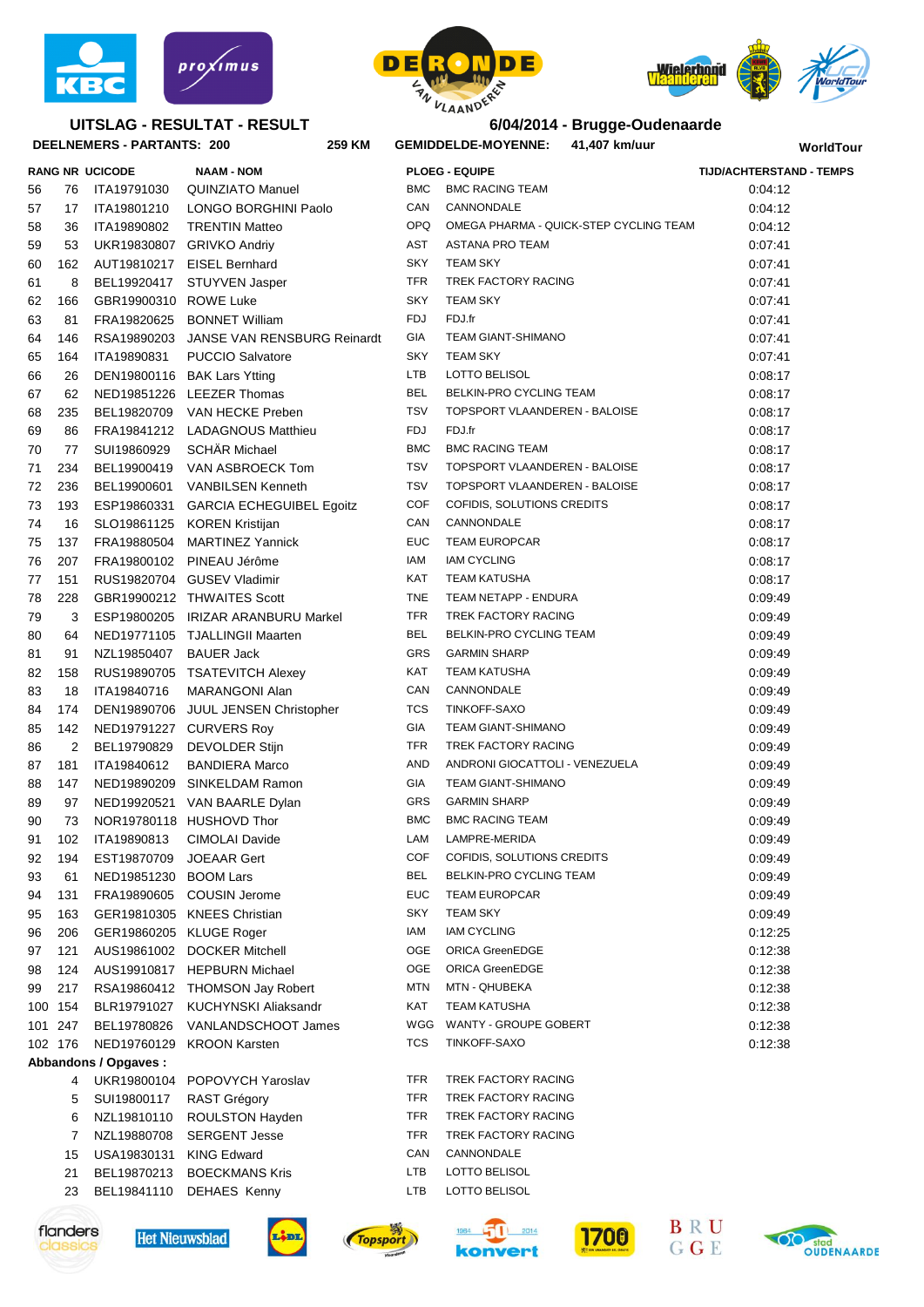

## **UITSLAG - RESULTAT - RESULT**







|                 | DEELNEMERS - PARTANTS: 200 | 259 KM                                   |            | <b>GEMIDDELDE-MOYENNE:</b> | 41,407 km/uur                          | WorldTour                       |
|-----------------|----------------------------|------------------------------------------|------------|----------------------------|----------------------------------------|---------------------------------|
| RANG NR UCICODE |                            | <b>NAAM - NOM</b>                        |            | <b>PLOEG - EQUIPE</b>      |                                        | <b>TIJD/ACHTERSTAND - TEMPS</b> |
| 24              |                            | NED19880616 LIGTHART Pim                 | LTB        | LOTTO BELISOL              |                                        |                                 |
| 25              |                            | BEL19850702 ROELANDTS Jurgen             | LTB        | LOTTO BELISOL              |                                        |                                 |
| 27              |                            | BEL19890828 DEBUSSCHERE Jens             | LTB        | LOTTO BELISOL              |                                        |                                 |
| 33              | BEL19860409 MAES Nikolas   |                                          | OPQ.       |                            | OMEGA PHARMA - QUICK-STEP CYCLING TEAM |                                 |
| 41              | ITA19890602                | APPOLLONIO Davide                        | ALM        | AG2R LA MONDIALE           |                                        |                                 |
| 42              |                            | LTU19851226 BAGDONAS Gediminas           | ALM        | AG2R LA MONDIALE           |                                        |                                 |
| 44              |                            | FRA19860820 GAUDIN Damien                | ALM        | AG2R LA MONDIALE           |                                        |                                 |
| 45              | CAN19900927 HOULE Hugo     |                                          | ALM        | AG2R LA MONDIALE           |                                        |                                 |
| 52              | ITA19840801                | <b>GAVAZZI Francesco</b>                 | AST        | ASTANA PRO TEAM            |                                        |                                 |
| 54              |                            | KAZ19860313 GRUZDEV Dmitriy              | AST        | ASTANA PRO TEAM            |                                        |                                 |
| 55              |                            | KAZ19910828 FOMINYKH Daniil              | AST        | ASTANA PRO TEAM            |                                        |                                 |
| 56              |                            | KAZ19840512 IGLINSKIY Valentin           | AST        | ASTANA PRO TEAM            |                                        |                                 |
| 57              |                            | KAZ19910314 KAMYSHEV Arman               | AST        | ASTANA PRO TEAM            |                                        |                                 |
| 58              |                            | KAZ19870307 TLEUBAYEV Ruslan             | AST        | ASTANA PRO TEAM            |                                        |                                 |
| 67              |                            | GER19830417 WAGNER Robert                | <b>BEL</b> | BELKIN-PRO CYCLING TEAM    |                                        |                                 |
| 74              |                            | BEL19880324 LODEWYCK Klaas               | <b>BMC</b> | <b>BMC RACING TEAM</b>     |                                        |                                 |
| 82              |                            | BEL19800317 BOUCHER David                | FDJ        | FDJ.fr                     |                                        |                                 |
| 83              |                            | FRA19850806 DELAGE Mickael               | FDJ        | FDJ.fr                     |                                        |                                 |
| 84              |                            | FRA19910826 DEMARE Arnaud                | FDJ        | FDJ.fr                     |                                        |                                 |
| 85              |                            | BRA19790616 FISCHER Murilo Antonio       | FDJ        | FDJ.fr                     |                                        |                                 |
|                 |                            |                                          | FDJ        | FDJ.fr                     |                                        |                                 |
| 87<br>93        |                            | FRA19901003 LE BON Johan                 | GRS        | <b>GARMIN SHARP</b>        |                                        |                                 |
|                 |                            | NED19891126 KREDER Raymond               | GRS        | <b>GARMIN SHARP</b>        |                                        |                                 |
| 95              | GBR19770104 MILLAR David   |                                          | GRS        |                            |                                        |                                 |
| 96              |                            | AUS19871231 VON HOFF Steele              |            | <b>GARMIN SHARP</b>        |                                        |                                 |
| 98              |                            | BEL19810204 VANSUMMEREN Johan            | GRS        | <b>GARMIN SHARP</b>        |                                        |                                 |
| 101             | ITA19931029                | <b>BONIFAZIO Niccolo</b>                 | LAM        | LAMPRE-MERIDA              |                                        |                                 |
| 103             | ITA19890131                | <b>FAVILLI Elia</b>                      | LAM        | LAMPRE-MERIDA              |                                        |                                 |
| 104             | ITA19870619                | MODOLO Sacha                             | LAM        | LAMPRE-MERIDA              |                                        |                                 |
| 105             | ITA19890616                | <b>PALINI Andrea</b>                     | LAM        | LAMPRE-MERIDA              |                                        |                                 |
| 107             |                            | ARG19830307 RICHEZE Maximiliano Ariel    | LAM        | LAMPRE-MERIDA              |                                        |                                 |
| 108             | ITA19920313                | <b>WACKERMANN Luca</b>                   | LAM        | LAMPRE-MERIDA              |                                        |                                 |
| 112             |                            | GBR19881003 DOWSETT Alex                 | MOV        | MOVISTAR TEAM              |                                        |                                 |
| 114             |                            | ESP19781127 GUTIERREZ PALACIOS José Ivan | MOV        | MOVISTAR TEAM              |                                        |                                 |
| 115             |                            | ESP19881229 LOBATO DEL VALLE Juan Jose   | MOV        | <b>MOVISTAR TEAM</b>       |                                        |                                 |
| 116             |                            | COL19920810 QUINTANA ROJAS Dayer Uberney | MOV        | <b>MOVISTAR TEAM</b>       |                                        |                                 |
| 117             |                            | GER19921104 SÜTTERLIN Jasha              | <b>MOV</b> | <b>MOVISTAR TEAM</b>       |                                        |                                 |
| 118             | ESP19820506                | VENTOSO ALBERDI Francisco José           | MOV        | <b>MOVISTAR TEAM</b>       |                                        |                                 |
| 122             | AUS19910409                | <b>DURBRIDGE Luke</b>                    | OGE        | <b>ORICA GreenEDGE</b>     |                                        |                                 |
| 127             | NED19800312 MOURIS Jens    |                                          | <b>OGE</b> | <b>ORICA GreenEDGE</b>     |                                        |                                 |
| 128             | CAN19770509 TUFT Svein     |                                          | OGE        | <b>ORICA GreenEDGE</b>     |                                        |                                 |
| 132             |                            | CAN19910912 DUCHESNE Antoine             | EUC        | <b>TEAM EUROPCAR</b>       |                                        |                                 |
| 133             | FRA19791207                | <b>ENGOULVENT Jimmy</b>                  | <b>EUC</b> | <b>TEAM EUROPCAR</b>       |                                        |                                 |
| 134             | FRA19810625                | <b>GENE Yohann</b>                       | <b>EUC</b> | <b>TEAM EUROPCAR</b>       |                                        |                                 |
| 135             | FRA19871101                | <b>HUREL Tony</b>                        | <b>EUC</b> | <b>TEAM EUROPCAR</b>       |                                        |                                 |
| 141             |                            | GER19911118 ARNDT Nikias                 | GIA        | <b>TEAM GIANT-SHIMANO</b>  |                                        |                                 |
| 148             | BEL19840402                | DE BACKER Bert                           | GIA        | <b>TEAM GIANT-SHIMANO</b>  |                                        |                                 |
| 152             |                            | RUS19860421 ISAICHEV Vladimir            | KAT        | <b>TEAM KATUSHA</b>        |                                        |                                 |
| 155             |                            | RUS19890624 KUZNETSOV Viacheslav         | KAT        | <b>TEAM KATUSHA</b>        |                                        |                                 |
| 157             | LAT19870415                | <b>SMUKULIS Gatis</b>                    | KAT        | <b>TEAM KATUSHA</b>        |                                        |                                 |
| 165             |                            | NOR19760408 RASCH Gabriel                | <b>SKY</b> | <b>TEAM SKY</b>            |                                        |                                 |
| 171             | ITA19800924                | <b>BENNATI Daniele</b>                   | TCS        | TINKOFF-SAXO               |                                        |                                 |
| 172             | ITA19870312                | <b>BOARO</b> Manuele                     | TCS        | TINKOFF-SAXO               |                                        |                                 |
| 173             | DEN19840831                | <b>BRESCHEL Matti</b>                    | TCS        | TINKOFF-SAXO               |                                        |                                 |
| 175             | SVK19921221                | <b>KOLÁR Michal</b>                      | TCS        | TINKOFF-SAXO               |                                        |                                 |
| 178             |                            | RUS19850702 TRUSOV Nikolay               | TCS        | TINKOFF-SAXO               |                                        |                                 |